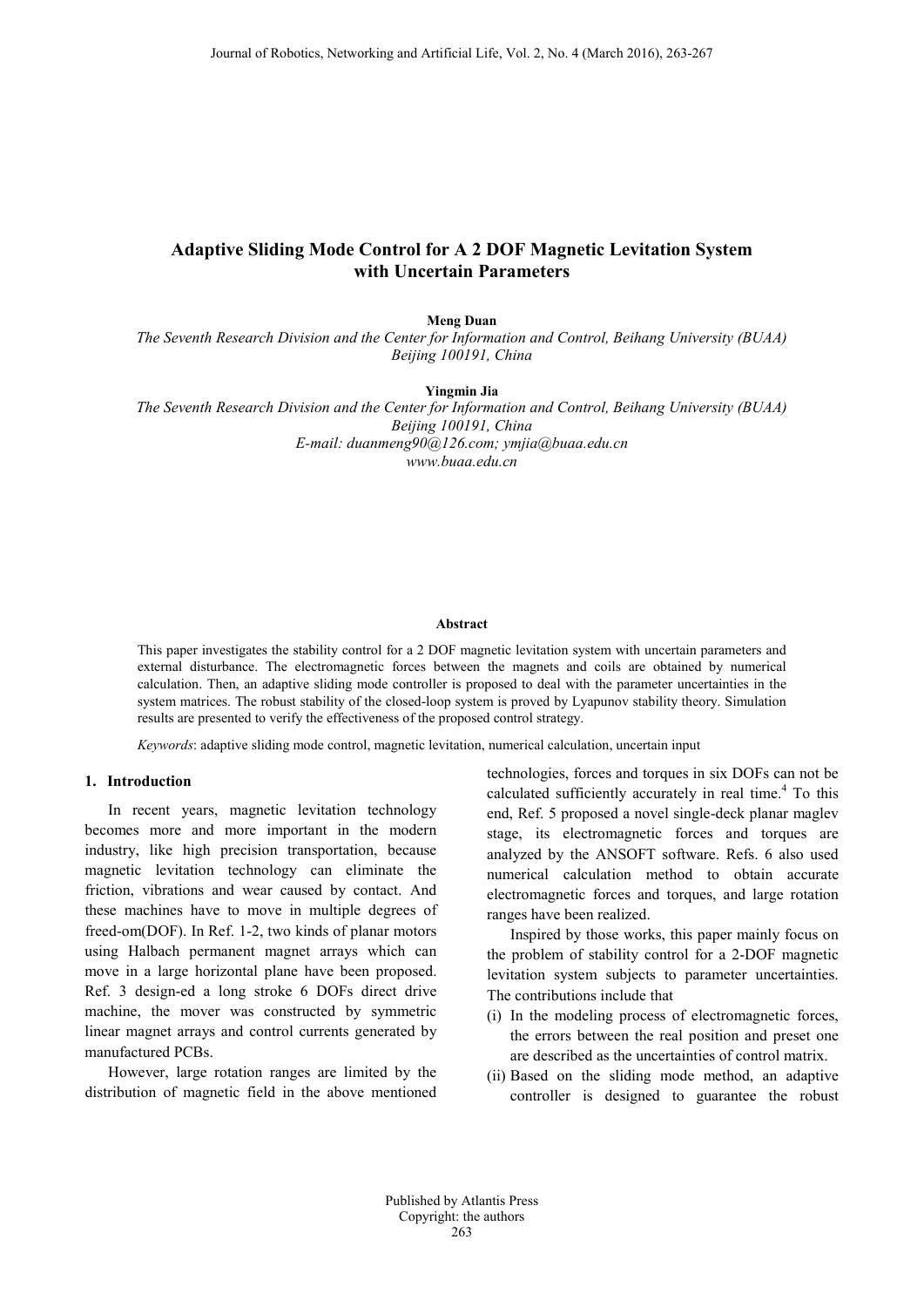stability of the closed-loop system which has uncertain parameters and external disturbances.

This paper is organized in six sections. Section 2 describes electromagnetic forces numerical calculation model; Section 3 analyses the uncertain parameters of system dynamic model; Section 4 presents the controller design. Simulation results are presented in section 5. And the conclusions are given in section 6.



Fig. 1. Magnetic levitation system

### **2. Electromagnetic Force Model**

In this paper, we investigate a 2 DOFs magnetic levitation system that consists of one disk magnet and two cylindrical coils shown in Fig.1, Assume that the levitated magnet can only move through x-axis and zaxis but can not rotate.

Generally, electromagnetic forces are calculated by Lorentz's formula at a fixed relative position between the magnet and coils. The total forces are calculated as the volume integrals:

$$
F = \iiint J \times B_m dV = \frac{I}{A} \iiint a \times B_m dV \tag{1}
$$

where *J* is the vector of the current density of coils, *I* is the coil current, *A* is the cross-sectional area of the coil, *a* is the direction of the current,  $B<sub>m</sub>$  is the vector of magnetic field density generated by the magnet and it is the function of the relative position of the magnet and the coils,  $V$  is the volume of coils. From Eq. (1) we can get that the electromagnetic forces are proportional to the magnitude of coil currents at a fixed relative position. So we can write Eq. (1) as follow:

$$
F = \hat{b}I \tag{2}
$$

where 
$$
\hat{b} = \frac{I}{A} \iiint a \times B_m dV
$$
.

In practice, the impact between coils can be ignored, so the forces generated by each coil are independent, the total forces can be calculated simply by adding the forces generated by each coil. The forces can be written as:

$$
F = \sum \hat{b}_i I_i = \hat{B}I \qquad i = 1, 2 \tag{3}
$$

where  $I = [I_1, I_2]^T$ ,  $\hat{B} = [\hat{b}_1, \hat{b}_2]^T$ .

Because the forces generated by each coil current are proportional and independent, a numerical model can be established that only includes one magnet and one coil, the electromagnetic forces are calculated in this model on each preset position along x-axis and zaxis with a unit ampere of current to get  $\hat{b}_i$ , then use Eq. (3) to get  $F$ .

But the preset positions in numerical calculation model are discrete, when the magnet moves on the positions that have not been numerical calculated, we can not find the matrix  $\hat{B}$ . In Ref. 6, B. Peter uses nearest-neighbor positions to replace real positions, so the  $\hat{B}$  is not certain at some positions, in this paper, the uncertainties of  $\hat{B}$  are introduced as  $\Delta \hat{B}$ , obviously, it is bounded, so the electromagnetic forces can be written as:

$$
F = (\hat{B}_o + \Delta B)I \tag{4}
$$

where  $\hat{B}_o$  is the nominal part of  $\hat{B}$ .

### **3. Model Analysis**

The dynamic model of the magnetic levitation system can be derived by using Newton's Law as follow:

$$
F_x = \sum f_{xi} = m\ddot{x}
$$
  
\n
$$
F_z = \sum f_{zi} = m\ddot{z} + mg
$$
  $i = 1, 2$  (5)

where *m* is the mass of magnet, *g* is acceleration of gravity. Choose  $X = [x_1, x_2, x_3, x_4] = [x, \dot{x}, z, \dot{z}]$ , apply Eq. (4) to Eq. (5), the dynamic model can be expressed as follow:

$$
\dot{X} = f(X) + (B + \Delta B)I \tag{6}
$$

where 
$$
f(X) = [x_2, 0, x_4, g]^T
$$
,  $I = [I_1, I_2]^T$ ,  $\Delta B = \Delta \hat{B} / m$ ,

$$
B=\begin{bmatrix}0 & \hat{b}_{11} & 0 & \hat{b}_{21} \\ 0 & \hat{b}_{12} & 0 & \hat{b}_{22}\end{bmatrix}^T / m = \begin{bmatrix}0 & b_{11} & 0 & b_{21} \\ 0 & b_{12} & 0 & b_{22}\end{bmatrix}^T.
$$

Published by Atlantis Press Copyright: the authors 264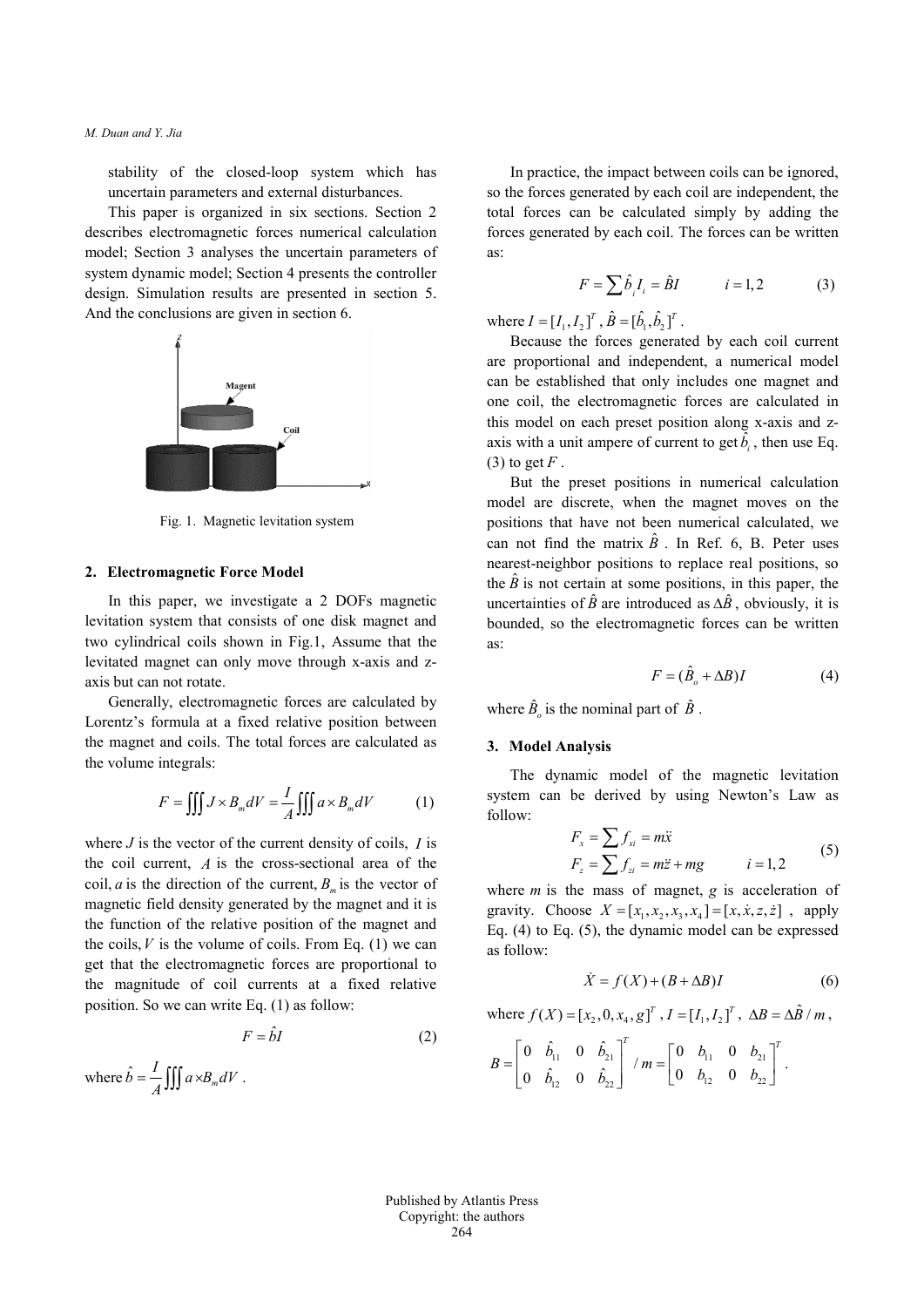*Adaptive Sliding Mode Control*

Simultaneously consider the uncertain parameters of system dynamic model and external disturbances, write dynamical model as follow:

$$
\dot{X} = f_o(X) + \Delta f(X) + (B + \Delta B)I + w \tag{7}
$$

where  $f_o(X)$  is the nominal part of  $f(X)$ ,  $\Delta f(X)$  is the uncertain part of  $f(X)$ , *w* is external disturbance, assume that both of them are bounded.

# **4. Adaptive Sliding Mode Controller Design**

Define the desired state as  $X_d = [x_{d1}, x_{d2}, x_{d3}, x_{d4}]^T$ , the tracking error can be written as:

$$
E = [e_1^T, e_2^T]^T = X_d - X \tag{8}
$$

where  $e_1 = [E(1), E(2)]^T$ ,  $e_2 = [E(3), E(4)]^T$ .

Because the levitated magnet moves along two axes, the sliding-surface function can be introduced as:

$$
s = [s_1, s_2]^T = [c_1^T e_1, c_2^T e_2]^T
$$
 (9)

where  $c_1 = [c_{11}, c_{12}]^T$ ,  $c_2 = [c_{21}, c_{22}]^T$ . The constant  $c_1$  and  $c_2$  are chosen to be positive to make sure that the polynomial  $c_{11} \lambda + c_{12}$  and  $c_{11} \lambda + c_{12}$  is Hurwitz.

Differentiating *s* yields:

$$
\dot{s} = c^T f(X) - c^T \dot{X}_d + c^T B_o I + W(X, I) \tag{10}
$$

where  $c = \begin{vmatrix} 1 \\ 1 \end{vmatrix}$ 2  $c = \begin{bmatrix} c_1 \\ c_2 \end{bmatrix}$ ,  $W(X, I)$  is the lumped uncertain

parameters and external disturbance:

$$
W(X, I) = [W_1, W_2]^T = c^T \Delta f(X) + c^T \Delta B I + c^T w \quad (11)
$$

in practice, the input coil currents are bounded, we can guarantee that  $W(X, I)$  is bounded.

We design the control input *I* to be:

$$
I = I_o + I_s \tag{12}
$$

where

$$
I_o = -(c^T B_o)^{-1} (c^T f(X) - c^T \dot{X}_d)
$$
\n(13)

$$
I_s = -(c^T B_o)^{-1} \hat{P} \operatorname{sgn}(s) = -(c^T B_o)^{-1} \begin{bmatrix} \hat{P}_1 \operatorname{sgn}(s_1) \\ \hat{P}_2 \operatorname{sgn}(s_2) \end{bmatrix}
$$
 (14)

and  $\hat{P}_1$  and  $\hat{P}_2$  are adjustable parameters, and the adaptive law is:

$$
\dot{\hat{P}} = \left[\frac{1}{\rho_1} ||s_1||, \frac{1}{\rho_2} ||s_2||\right]^T
$$
\n(15)

where  $r_1$  and  $r_2$  are the adaptation gain and both are positive. Assume that  $P_{d1}$  and  $P_{d2}$  are the terminal solution of  $\hat{P}_1$  and  $\hat{P}_2$  which satisf  $|W_1| \leq P_{d1}$ ,  $|W_2| \leq P_{d2}$ , respectively.

Choose the adaption error as:

$$
\tilde{P} = \begin{bmatrix} \hat{P}_1 - P_{d1} \\ \hat{P}_2 - P_{d2} \end{bmatrix} = \begin{bmatrix} \tilde{P}_1 \\ \tilde{P}_2 \end{bmatrix}.
$$
 (16)

Define a Lyapunov candidate function as:

$$
V = \frac{1}{2} s^T s + \frac{1}{2} \tilde{P}^T \begin{bmatrix} \rho_1 & 0 \\ 0 & \rho_2 \end{bmatrix} \tilde{P}.
$$
 (17)

The time derivative of the Lyapunov candidate function can be found to be:

$$
\dot{V} = s^T \dot{s} + \tilde{P}^T \begin{bmatrix} \rho_1 & 0 \\ 0 & \rho_2 \end{bmatrix} \dot{\tilde{P}}
$$
\n
$$
= s^T (c^T f(X) - c^T \dot{X}_d + c^T B_o I + W(X, I)) + \begin{bmatrix} \rho_1(\hat{P}_1 - P_{a1}) \\ \rho_2(\hat{P}_2 - P_{a2}) \end{bmatrix}^T \dot{\tilde{P}}
$$
\n
$$
= s^T (W(X, I) - \begin{bmatrix} \hat{P}_1 \text{sgn}(s_1) \\ \hat{P}_2 \text{sgn}(s_2) \end{bmatrix} + \begin{bmatrix} \hat{P}_1 - P_{a1} \\ \hat{P}_2 - P_{a2} \end{bmatrix}^T \begin{bmatrix} s_1 \text{sgn}(s_1) \\ s_2 \text{sgn}(s_2) \end{bmatrix}
$$
\n
$$
= s_1 W_1 + s_2 W_2 - |s_1| P_{a1} - |s_2| P_{a2} \le 0.
$$

Because  $V \in L_2$ ,  $\dot{V}$  is bounded, according to Barbalat Lemma, *V* would converge to zero, so the tracking error *E* would converge to zero. In order to alleviate the input chattering caused by the  $sgn(s_i)$  in Eq. (14), the saturation function  $sat(s_i / \phi)$  is used to replace sgn( $s_i$ ),<sup>7</sup> where  $\phi$  is constant.

#### **5. Simulation Results**



Fig. 2. Numerical calculation model.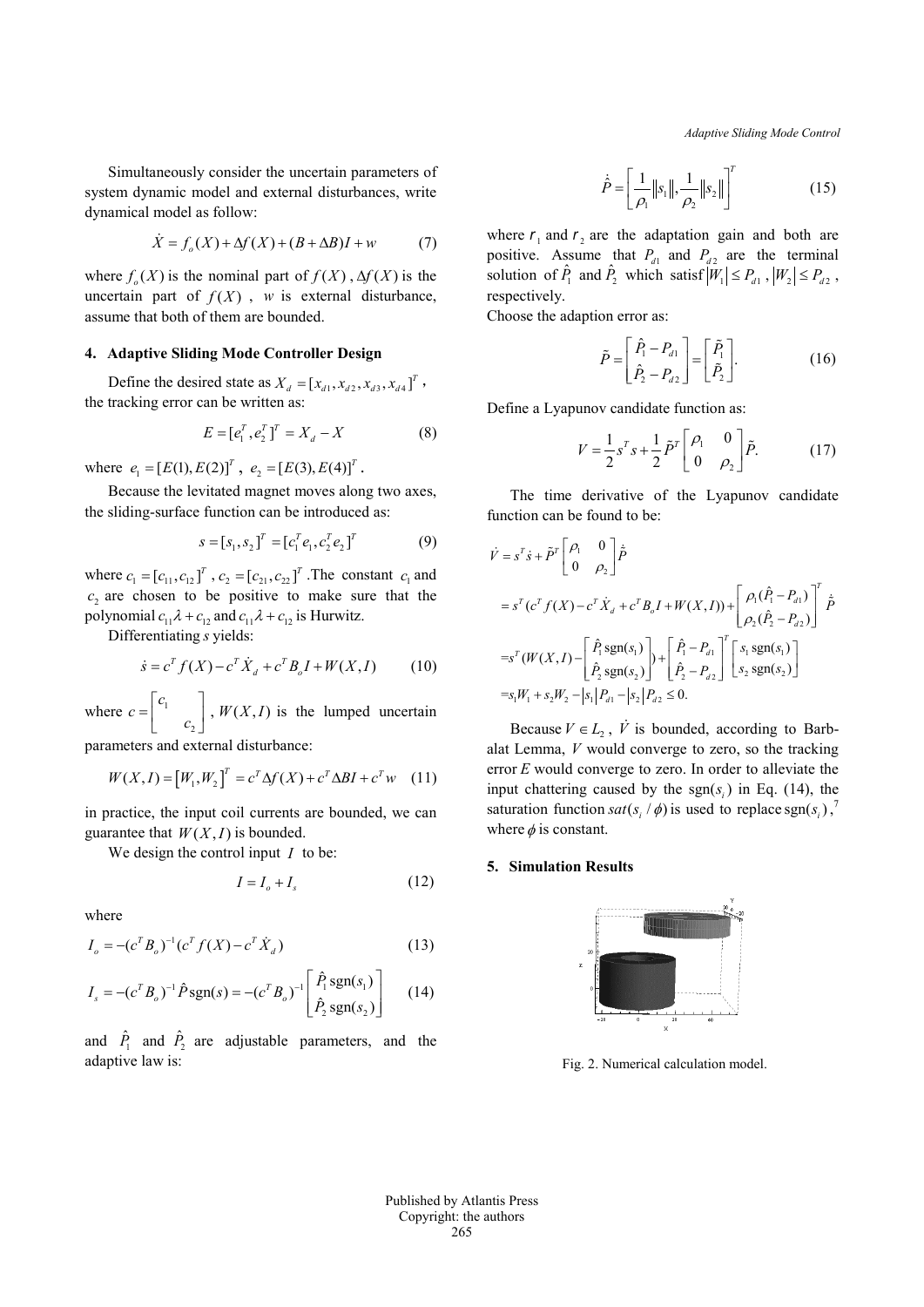

Fig. 3. Vibration of electromagnetic forces along x-axis with different air gaps



Fig. 4. Position tracking response performance.



Fig. 5. Trajectory tracking response performance

In this paper, the electromagnetic force model is calculated by Radia which is a free 3D magnetostatics computation software package developed by ESRF and running in Mathematica. The numerical calculation model established in Radia is shown in Fig. 2. The coil in the numerical calculation model is 26*mm* in height, 20*mm* in the inside diameter and 44*mm* in the outside diameter. The current density in the coil is 0.97*A/mm2* . The magnet is cylindrical with 50*mm* in diameter and 10*mm* in height, its material is NdFeB and the remnant magnetization is 1.22*T*. The calculation sampling interval is 1*mm* along z-axis and x-axis. Figure. 3 shows that vibration of electromagnetic forces when the magnet moves along x-axis with different air gaps.

In this section, two typical simulation results which including the trajectory and position tracking are presented. In both two simulations,  $\Delta f(X)$  is supposed to be  $[0.3\sin t ( |x_1| + |x_2|)$ ,  $0, 0.2\cos t ( |x_1| + |x_2|)$ ,  $0]^T$ , w is designed as  $[0, \sin t, 0, \sin t]^T$ , and the parameters of the controller are designed as:  $c_1 = c_2 = [0.5, 1], \rho_1 = \rho_2 = 0.5$ ,  $\phi = 0.1$ ,  $\hat{P}_1(0) = 30$ ,  $\hat{P}_2(0) = 70$ .

The position tracking response performance of the 2-DOF magnetic levitation system is shown in Fig. 4, where the levitated magnet can track the desire position  $x = 32$  *mm* and  $z = 15$  *mm*. From the tracking curve shown in Fig. 4, we can see that the magnet can reach and keep balance at the desired position with small currents.

The trajectory tracking response performance is shown in Fig. 5, from the simulation results, we can see that the levitated magnet can track the desired trajectories  $x = 6 \sin t + 22$  *mm* and  $z = 6 \sin(0.6t) + 9$  *mm*.

### **6. Conclusions**

In this paper, electromagnetic forces obtained by the method of numerical calculation, which brings the uncertainties to the control matrix, to deal with this, an adaptive sliding model controller has been developed and applied to the 2-D maglev system, the simulations confirmed the efficacy of the proposed controllers.

### **Acknowledgements**

This work was supported by the National Basic Research Program of China (973 Program: 2012CB821200, 2012CB821201) and the NSFC (61134005, 61327807, 61521091, 61520106010).

### **References**

- 1. H.-S. Cho and H.-K. Jung, Analysis and design of synchronous permanent-magnet planar motors, *IEEE T ENERGY CONVER.* 17(4)(2002)492 -499.
- 2. J. W. Jansen, Magnetically levitated planar actuator with moving magnets, *IEEE T IND APPL.* 46(5)(2008)1108- 1115.
- 3. X. Lu and I.-U.-R. Usman, 6D direct-drive technology for planar motion stages, *CIRP ANN-MANUF TECHN.*  61(1)(2012)359 -362.
- 4. M. B. Khamesee and E. Shameli, Regulation technique for a large gap magnetic field for 3D non-contact manipulation, *Mechatronics.* 15(2005)1073 -1087.
- 5. Y.-C. Lai, Y.-L. Lee and J.-Y. Yen, Design and servo control of a single-deck planar maglev stage, *IEEE T MAGN.* 43(6)(2007)2600 -2602.